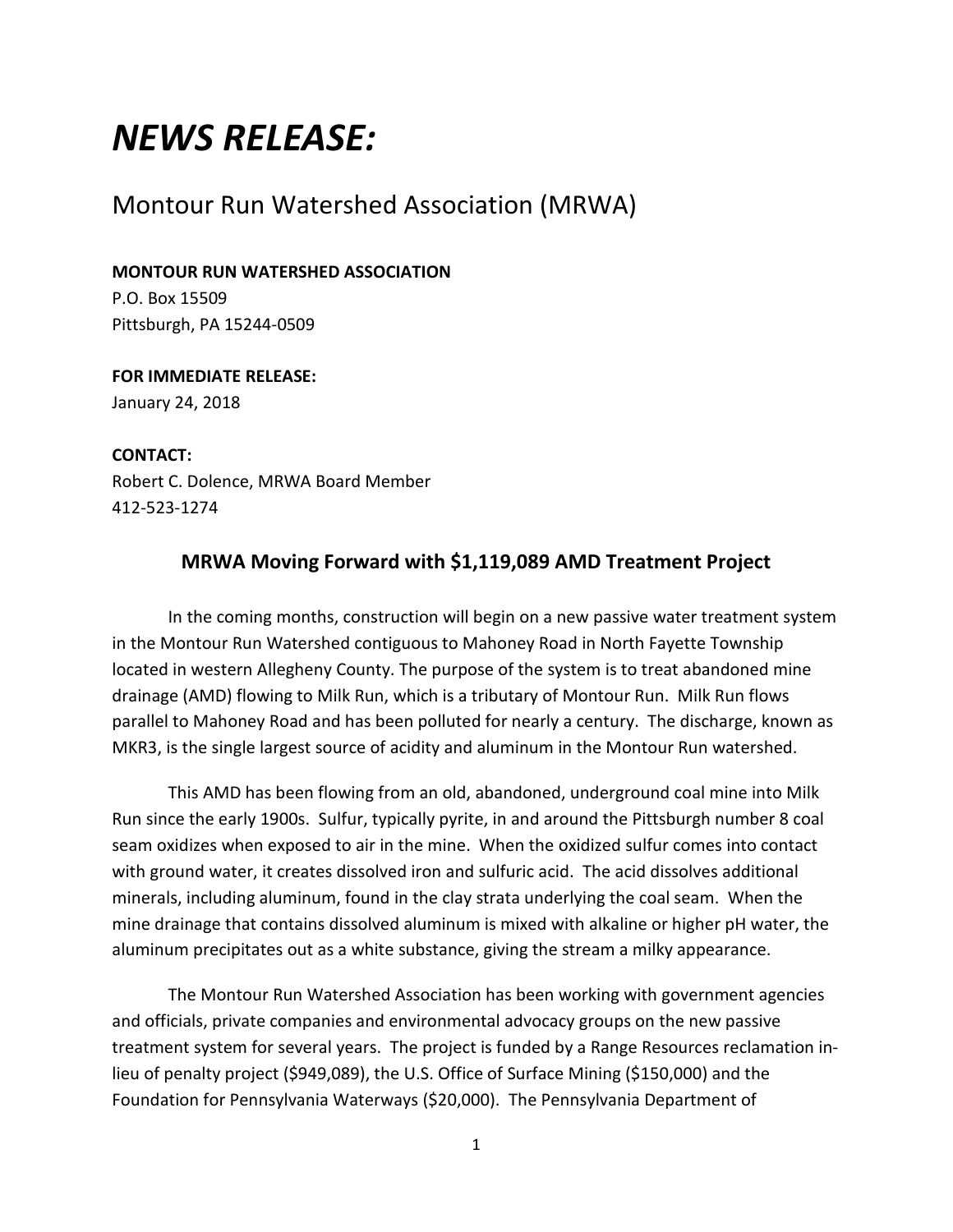Environmental Protection (DEP); the Allegheny County Conservation District (ACCD); the notfor-profit Stream Restorations, Inc. (SRI); Independence Conservancy; landowners Continental Communities, LLC and Great Rentals, LLC; and the Washington County Conservation District have also been instrumental in seeing the project come to fruition.

BioMost, Inc., a design-build firm that specializes in passive treatment systems and has constructed other facilities within the Montour Run Watershed, is the MRWA's contractor that designed and permitted the system and will build the Milk Run treatment system in 2018 [\(www.biomost.com\)](http://www.biomost.com/). Extensive design and permitting activities have been taking place since 2015 on the project. In the late fall of 2017, BioMost received the last of the necessary permits to begin construction. Ground breaking will take place when the weather breaks in the spring, most likely in March. The passive system will require no electricity, no pumps and no operator. The design uses natural limestone and gravity to treat the water. Once completed, the system will restore one mile of stream and improve Montour Run for miles by removing an estimated 72,000 pounds of acid and 7,000 pounds of aluminum per year.

The Montour Run Watershed Association will monitor the system and if necessary, see that corrective actions are taken. The funding from Range Resources mentioned above includes designated operation and maintenance funds of \$191,000 to ensure the system remains effective for decades to come.

For more information on the Montour Run watershed and other MRWA projects, visit [www.mrwa.info](http://www.mrwa.info/) .

###

End of News Release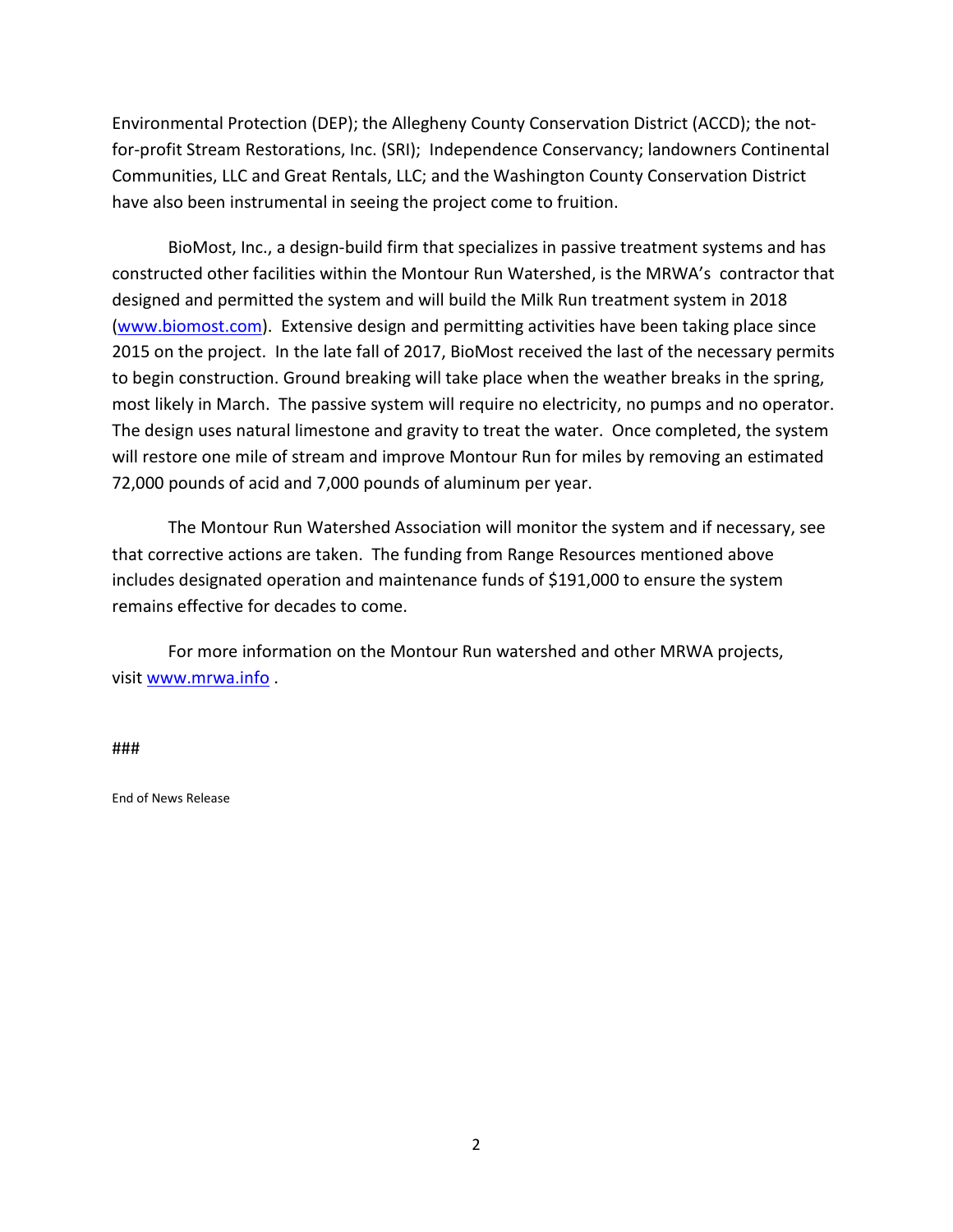# *NEWS RELEASE:*

# Montour Run Watershed Association (MRWA)

#### **MONTOUR RUN WATERSHED ASSOCIATION**

P.O. Box 15509 Pittsburgh, PA 15244-0509

## **FOR IMMEDIATE RELEASE:** October 10, 2017

### **CONTACT:**

Mark Fedosick, MRWA President 412-956-0230

### **The S. Kent Rockwell Foundation Selects MRWA for \$100,000 Maintenance Grant**

Pittsburgh, PA – The Montour Run Watershed Association (MRWA) was selected to receive a \$100,000 grant by the S. Kent Rockwell Foundation. These funds will allow the MRWA to perform necessary maintenance on its passive water treatment systems.

The S. Kent Rockwell Foundation Inc., a 501(c)3 nonprofit organization, is dedicated to working with others in finding solutions to the problems that exist with our natural resources and wildlife areas. A goal of the S. Kent Rockwell Foundation is to continue to help the world provide resources to continue to fight against its own self-inflicted flaws and obstruction. The foundation believes that it is important not only to protect the existing resources that we have, but to also continue to work together to repair the damages that have occurred as our world has continued to develop. See

<http://skentrockwellfoundation.org/skrfoundation/demo/whoweare.html>

"It is our hope to continue to help spread awareness in the importance of promoting Conservation, Community, Education, and Innovation so that our goals for continued improvement can also be seen by others," explained Rockwell Trustee Kris Rockwell. "And this grant to the MRWA falls squarely within our mission. We are pleased to be able to help the MRWA maintain a viable fishery with improved water quality. Because of the MRWA efforts, the Pennsylvania Fish Commission now stocks the stream with trout annually," he said.